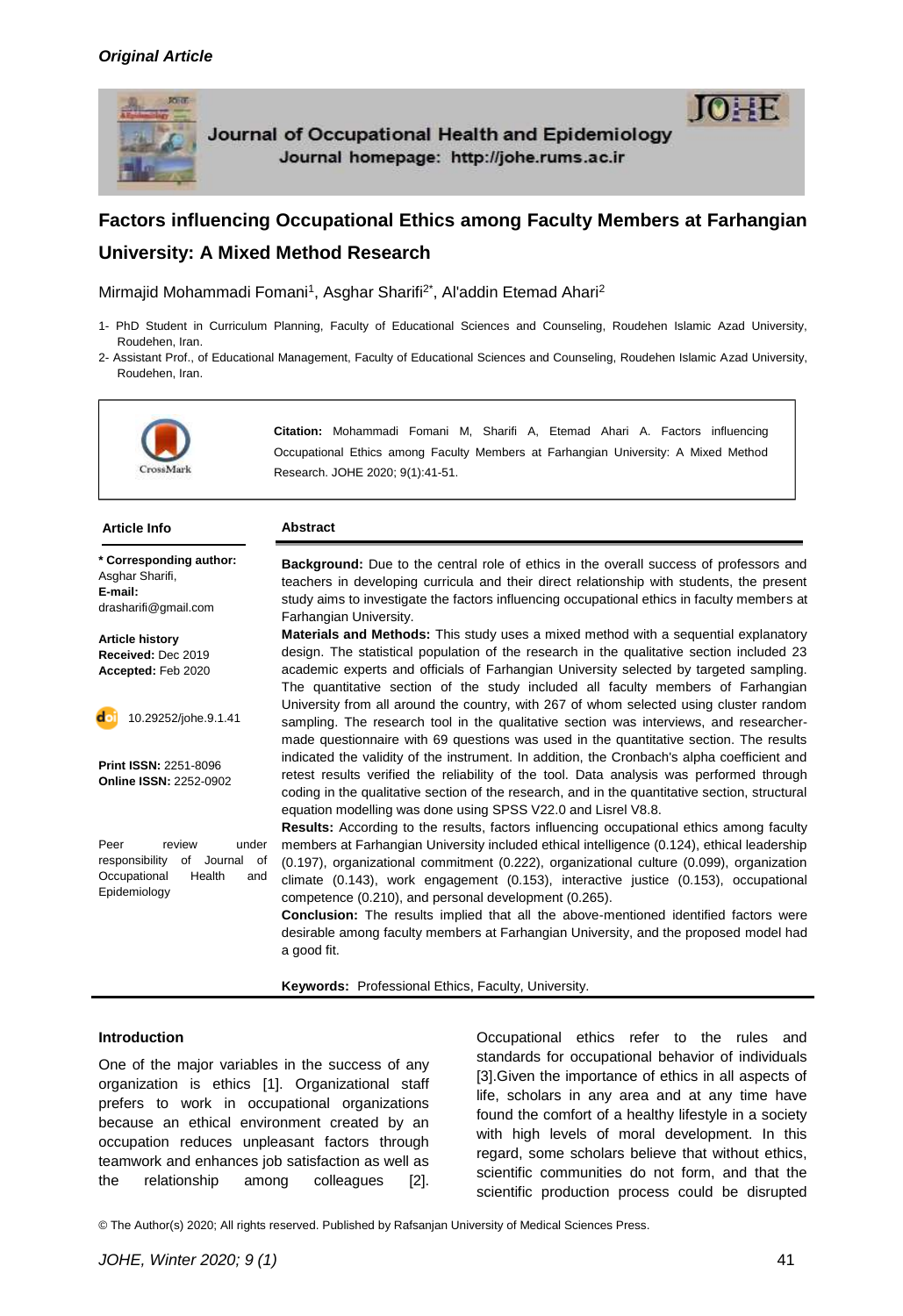[4]. Overlooking occupational ethics by organizations and failure to adhere to ethics in dealing with organizational human resources as well as extra-organizational stakeholders could create problems for an organization and cast doubt on the legitimacy and actions of an organization [5]. In addition, researchers believe that occupational ethics create an ethical climate and improve job satisfaction in organizations [6].

Today, many countries in the industrialized world have understood that overlooking ethical issues as well as evading social responsibilities and commitments could lead to the dissolution of the firm. Therefore, many successful companies have felt the need for formulating an ethical strategy and concluded that an ethical culture should penetrate the organization [7]. Hence, they have been endeavoring to put special emphasis on doing research into occupational ethics. In the business field, occupational ethics, such as medical ethics, school ethics, engineering ethics, and the like come into play [8].

In the meantime, universities and higher education institutes, as the most sensitive organizations in the present time and perhaps in the next centuries, need to address ethics in their profession and mission more than others. Occupational ethics in general and educational ethics in particular have in recent years been of particular interest among faculty members, students, educational management scholars, and researchers. In many universities of the world, regulations titled 'occupational code of ethics' have been developed by which faculty members are obliged to abide [9]. Occupational ethics in the higher education system lead to identifying appropriate or inappropriate behaviors and guiding faculty members in performing their occupational responsibilities. Given that occupational responsibilities of professors and faculty members in universities fall into three categories, including education, research, and entrepreneurship, their occupational ethics govern these categories as well. The influencing occupational factors in educational ethics include principals, policymakers, faculties, and students, while the role of faculty members in universities is much more pronounced than other factors. In addition to their specialties in which they must be proficient, university professors should also know the school profession and be familiar with its occupational principles. Since education is the first function of universities [10], the principles of occupational ethics of education are discussed in two dimensions. Firstly, the ethical standards that must met in education, which are related to teaching and learning processes, and secondly, the principles of individual ethics based on which,

Various factors facilitate occupational ethics in university professors, including managerial factors, such as interpersonal trust between the faculty and the university management. Researchers acknowledge that trust and honesty among individuals within an organization create occupational ethics [12]. In addition, considering the individual dimension, the critical thinking ability and the ability to make the right decision are among the factors influencing occupational ethics [13]. Another influencing factor is the existence of ethical leadership. In their research, researchers point out to the relationship between ethical leadership and the creation of occupational ethics in the organization [14] and argue that accountability influences ethics in individuals [15]. In this regard, the existing research background shows that the factors of ethical commitment and ethical leadership in using information and communication technology are the two components of occupational ethics that influence the creation of a business identity [16]. Some researchers have introduced an applied model based on the theoretical and practical studies of occupational ethics in education that encompasses the dimensions of education and research [17]. Given that Farhangian University, among other universities in the country, is active as a specialized university in the field of HR education, the role of the professors at Farhangian University in developing community ethics should be taken into consideration. However, despite the brilliant historical and civilizational approach of Iranians to education as well as cultural and religious heritage, the community and especially the academic environment are currently suffering from the lack of ethical concerns in various occupations [9]. Therefore, against the background on the importance of occupational ethics in various occupations and its importance in educational organizations, including Farhangian University, it is necessary to develop coherent programs so as to improve occupational ethics among professors. In terms of Farhangian University, it could not attain its established goals without professors aware of occupational ethics. This could be realized when this university develops occupational ethics and training programs through identifying influencing factors. Accordingly, this study aims to identify factors influencing occupational ethics among the faculty members of Farhangian University. Thus, given the importance of occupational ethics in developing organizations on the one hand and their role in developing ethical behavior in the society on the other hand, this research mainly aims to identify the major factors influencing

individuals must commit themselves to ethics [11].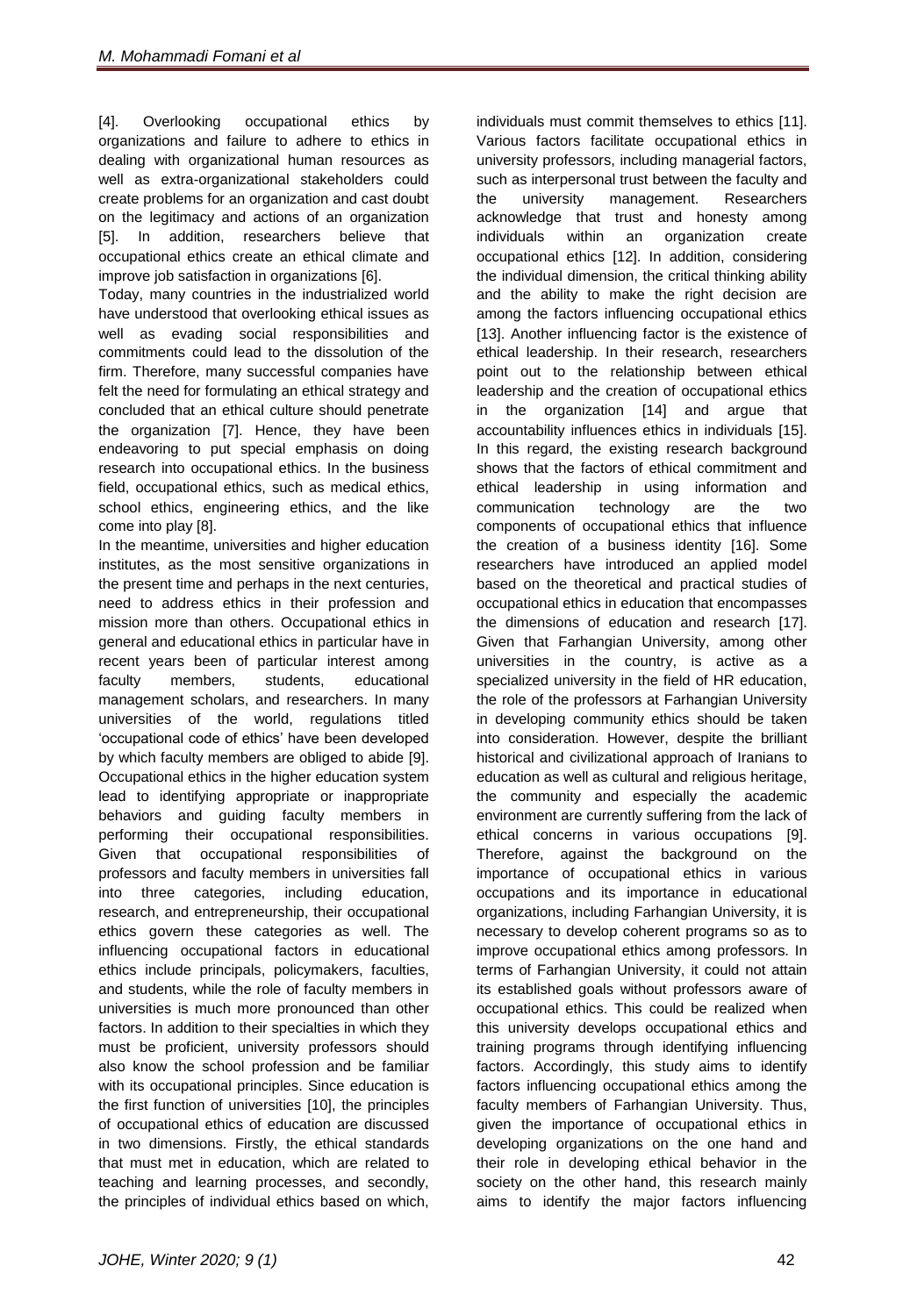occupational ethics in faculty members at Farhangian University. In this study, the following objectives were pursued:

- 1- To determine the factors influencing occupational ethics in the faculty members of Farhangian University
- 2- To determine the current status of each of the identified influencing factors in occupational ethics among faculty members at Farhangian University

## **Materials and Methods**

This study uses a mixed research approach (quantitative and qualitative) with a sequential explanatory design, and it is applied in terms of purpose. The statistical population of the qualitative section of this study consisted of academic experts and officials at Farhangian University. In the qualitative section of the study, 23 experts and officials at Farhangian University were interviewed. In the qualitative section, the sample size was determined based on the saturation principle, according to which the researcher continued interviews to the extent that new interviewees did not add new indices to the previous ones [18]. The interviewees were comprised of 4 executives, 4 top professors, 8 employees of the Education and Research Department, 4 educational experts on campus, and 3 employees from the Office for Studies and Curriculum Development at Farhangian University, who were selected by purposive sampling. The data collection tool was interviews. The statistical population of the quantitative section of the study included all faculty members at Farhangan University from all around the country. One of the methods used for estimating the sample size is the use of a formulaic approach, such as the Cochran formula [19]. The statistical population included 874 people, and the sample required for the quantitative section included 267 people, for which the Cochran formula was used at the error level of 0/05. The country was divided into five regions using multistage cluster sampling, which included the north of the country (with 258 faculty members), the south of the country (with 140 faculty members), the east of the country (with 176 faculty members), the west of the country (with 199 faculty members), and the center of the country (with 101 faculty members). In addition, three campuses were selected from each region, and the researcher randomly selected the sample from each university according to the sample-tocommunity ratio. Next, he distributed the questionnaires among those faculty members who were accessible. In this research, a library

research method, a semi-structured interview, and questionnaires were used for data collection. Semi-structured interviews were used in the qualitative section of this study. In the data sampling process, the researcher analyzed the data to complete the incomplete items by receiving new information from new participants. After 23 interviews, main factors and sub-factors were repeated in past interviews, and the research was saturated. During the interviews, opinions on appropriate indicators were collected to determine the factors influencing occupational ethics and the desired main factors and sub-factors were reviewed and finalized. The time of interviews was from 30 to 60 min. To ensure the validity of the qualitative section of the research, the valuable comments of the professor's familiar with this field and those of the experts at Farhangi University, who were knowledgeable in this field, were utilized. In the meantime, the participants were asked to help analyze and interpret the data. Inter-rater reliability was also used to calculate reliability. In an interview using inter-coder reliability (ICR), one of the professors of the Educational Department familiar with coding was asked to participate in the study as a secondary coder. Next, the researcher, in cooperation with the secondary coder, coded three interviews and calculated the percentage of inter-coder reliability as the reliability index of the analysis; the reliability of the two coders was calculated at 1.75%, indicating appropriate reliability.

In this study, a research-made questionnaire created by the codes of the interview for data collection was used, which was completed by surveying faculty members at Farhangian University. The items of the research questionnaires consisted of two parts, including (A) general questions, the purpose of which was to obtain general and demographic information about the respondents. This section included five questions about gender, age, education, academic rank, and work experience. The second part (B) included the Occupational Ethics Researcher-Made Questionnaires that consisted of 61 items with a five-point Likert scale developed by reviewing theoretical and practical basics as well as the results of exploratory interviews with open and axial coding of exploratory interview texts. It is worth noting that during the distribution of the questionnaires, the researcher was present and attempted to clarify the ambiguities about the content of the questionnaires verbally. In this study, face validity, content validity, and construct validity were used to calculate validity of the research. The face validity of the final questionnaire, which had no errors, was verified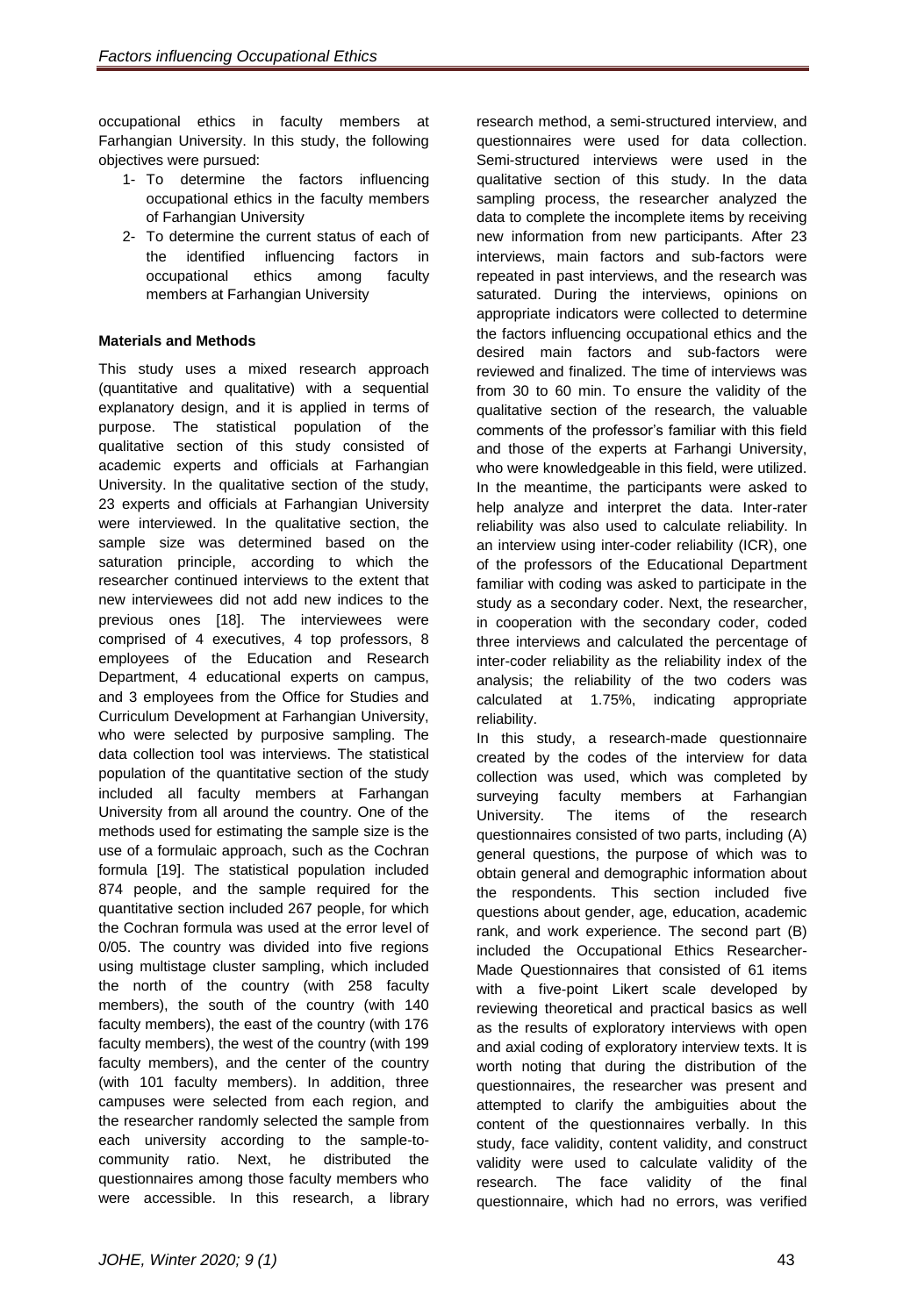with the cooperation of the researcher, several members of the sample, supervisors, and advisors. To investigate content validity, CVR and CVI forms were used. It is worth mentioning that content validity was assessed by the experts, interviewers, supervisors, advisors, PhD students in this field, and several subjects before the distribution of the questionnaires. Based on content validity (CVR= 0/65 and CVI=0/84), no questions were omitted, but some questions were corrected. After confirming the content validity and construct validity of the research instrument, two types of convergent and divergent validity were used with the help of Lisrel software. Divergent validity was used by the Fornell and Larker test as well as the transverse load test, which was employed in a pilot

study on a sample of 40 individuals of the statistical population to ensure the reliability of the questionnaires. Next, the data were analyzed using two methods (alpha coefficient). In this study, the Cronbach's alpha coefficient of the influencing factor of occupational ethics (0.88) and the retest coefficient of the influencing factor of occupational ethics (0.84) were calculated. According to the introduction to this section, it can

be said that the research method is applied in terms of purpose, and the research method is mixed (quantitative and qualitative), with a sequential explanatory design. The implementation stages of the research, in both qualitative and quantitative phases, are exhibited in the following figure:



**Fig. 1.** Steps of the Explanatory Design Research's (20)

### **Results**

To collect qualitative data, 23 experts of the academic community who had operational experiences at the decision-making level were interviewed. According to demographic information, out of the interviewees, 8 interviewees (34.78%) were female, and 15 interviewees (65.22) were male. In addition, in terms of education, 2 interviewees (8.69%) had baccalaureate degrees, 5 interviewees (21.73%)

had master's degrees, and 16 interviewees (69.56%) had PhDs. In terms of age, 2 interviewees (8.69%) aged under 40, 8 interviewees (34.78%) aged 40-45, 7 interviewees (30.43%) aged 46-50, and 6 interviewees (26.08%) aged more than 50.

Question 1: What are the factors influencing occupational ethics in faculty members at Farhangian University?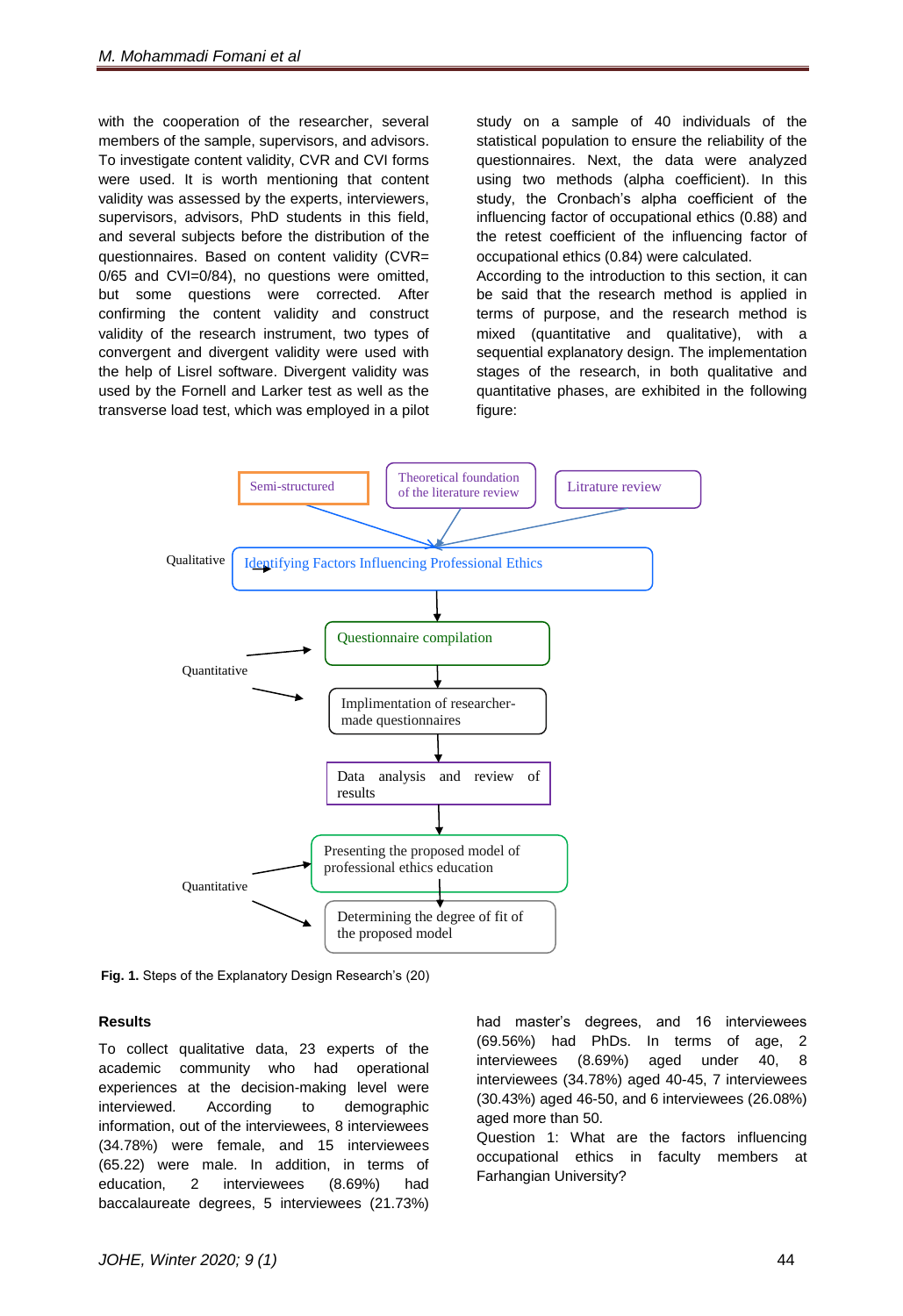| <b>Structure</b>                        | <b>Dimension</b>           | <b>Primarily extracted concepts</b>                                                                                             | Number of<br>items | Item<br>sequenc<br>е | Code            |
|-----------------------------------------|----------------------------|---------------------------------------------------------------------------------------------------------------------------------|--------------------|----------------------|-----------------|
|                                         | Moral<br>intelligence      | This faculty is sincere in its expression and conduct,<br>and prioritizes honesty in its behavior.                              |                    |                      | A <sub>1</sub>  |
|                                         |                            | The professors behave based on their own principles<br>and beliefs.                                                             |                    |                      | A2              |
|                                         |                            | The university professors are trustworthy.                                                                                      |                    | $1 - 8$              | A <sub>3</sub>  |
|                                         |                            | The university professors forgive mistakes of others.                                                                           | 8                  |                      | A4              |
|                                         |                            | The professors have a sense of responsibility.                                                                                  |                    |                      | A <sub>5</sub>  |
|                                         |                            | The professors admit their mistakes easily.                                                                                     |                    |                      | A <sub>6</sub>  |
|                                         |                            | The professors insist on their ethical commitment,<br>even if it hurts them.                                                    |                    |                      | A7              |
|                                         |                            | The professors are always looking for the creation of<br>an interest in others.                                                 |                    |                      | A <sub>8</sub>  |
|                                         | Ethical<br>leadership      | At this university, there is an alignment between the<br>personal and organizational values of the professors.                  | 7                  | $9 - 15$             | B1              |
|                                         |                            | The professors of this university are dynamic and<br>active in implementation of their accepted values.                         |                    |                      | <b>B2</b>       |
|                                         |                            | The professors trust other members of the university<br>and convey a sense of trust to others.                                  |                    |                      | B <sub>3</sub>  |
|                                         |                            | Professors recognize communication as the source<br>of trust between members.                                                   |                    |                      | B4              |
|                                         |                            | The professors have intellectual and practical self-<br>restraint ability.                                                      |                    |                      | B5              |
|                                         |                            | The professors use others' feedback to improve their<br>characteristics.                                                        |                    |                      | B <sub>6</sub>  |
|                                         |                            | The professors of this university give importance to<br>the transfer of trainings.                                              |                    |                      | B7              |
|                                         | Commitme<br>nt             | In this university, professors are given many<br>responsibilities.                                                              | 6                  | $16 - 21$            | C <sub>1</sub>  |
| Factors Influencing Occupational Ethics |                            | There is enough trust between professors at this<br>university.                                                                 |                    |                      | C <sub>2</sub>  |
|                                         |                            | Professors handle social and individual<br>responsibilities well.                                                               |                    |                      | C <sub>3</sub>  |
|                                         |                            | Professors prioritize self-regulation.                                                                                          |                    |                      | C <sub>4</sub>  |
|                                         |                            | Professors hold themselves fully responsible for their<br>work and even their university.                                       |                    |                      | C <sub>5</sub>  |
|                                         |                            | The professors of this university try to adapt the<br>individual perspective of employees to the<br>organizational perspective. |                    |                      | C <sub>6</sub>  |
|                                         | Organizatio<br>nal culture | At this university, professors follow guidelines<br>essential to the survival of the organization.                              |                    | 22-31                | D <sub>1</sub>  |
|                                         |                            | This university takes clear decisions that give<br>direction and meaning to our work.                                           |                    |                      | D <sub>2</sub>  |
|                                         |                            | At this university, all professors believe they can<br>have a positive impact on works.                                         | 10                 |                      | D <sub>3</sub>  |
|                                         |                            | This university has a code of ethics that guides our<br>behavior and speech in identifying right and wrong.                     |                    |                      | D <sub>4</sub>  |
|                                         |                            | This university constantly adopts new and improved<br>ways of doing things.                                                     |                    |                      | D <sub>5</sub>  |
|                                         |                            | This university has a clear strategy for the future.                                                                            |                    |                      | D <sub>6</sub>  |
|                                         |                            | Working at this university is like joining a team.                                                                              |                    |                      | D7              |
|                                         |                            | When a conflict occurs, the professors seek a<br>solution for both sides of the conflict to win.                                |                    |                      | D <sub>8</sub>  |
|                                         |                            | Suggestions and comments often lead to changes in<br>the university.                                                            |                    |                      | D <sub>9</sub>  |
|                                         |                            | There is a full agreement between the professors<br>about the goals of this university.                                         |                    |                      | D <sub>10</sub> |
|                                         |                            | In this university, everyone respects each other.                                                                               |                    | 32-38                | E <sub>1</sub>  |
|                                         |                            | The professor's work together to solve problems.                                                                                |                    |                      | E <sub>2</sub>  |
|                                         | Organizatio<br>nal climate | Solidarity is clearly visible on campus and among the<br>professors.                                                            | $\overline{7}$     |                      | E <sub>3</sub>  |
|                                         |                            | The professors at this university appreciate informal<br>learning.                                                              |                    |                      | E <sub>4</sub>  |

# **Table 1.** Final coding using the semi-structured interview technique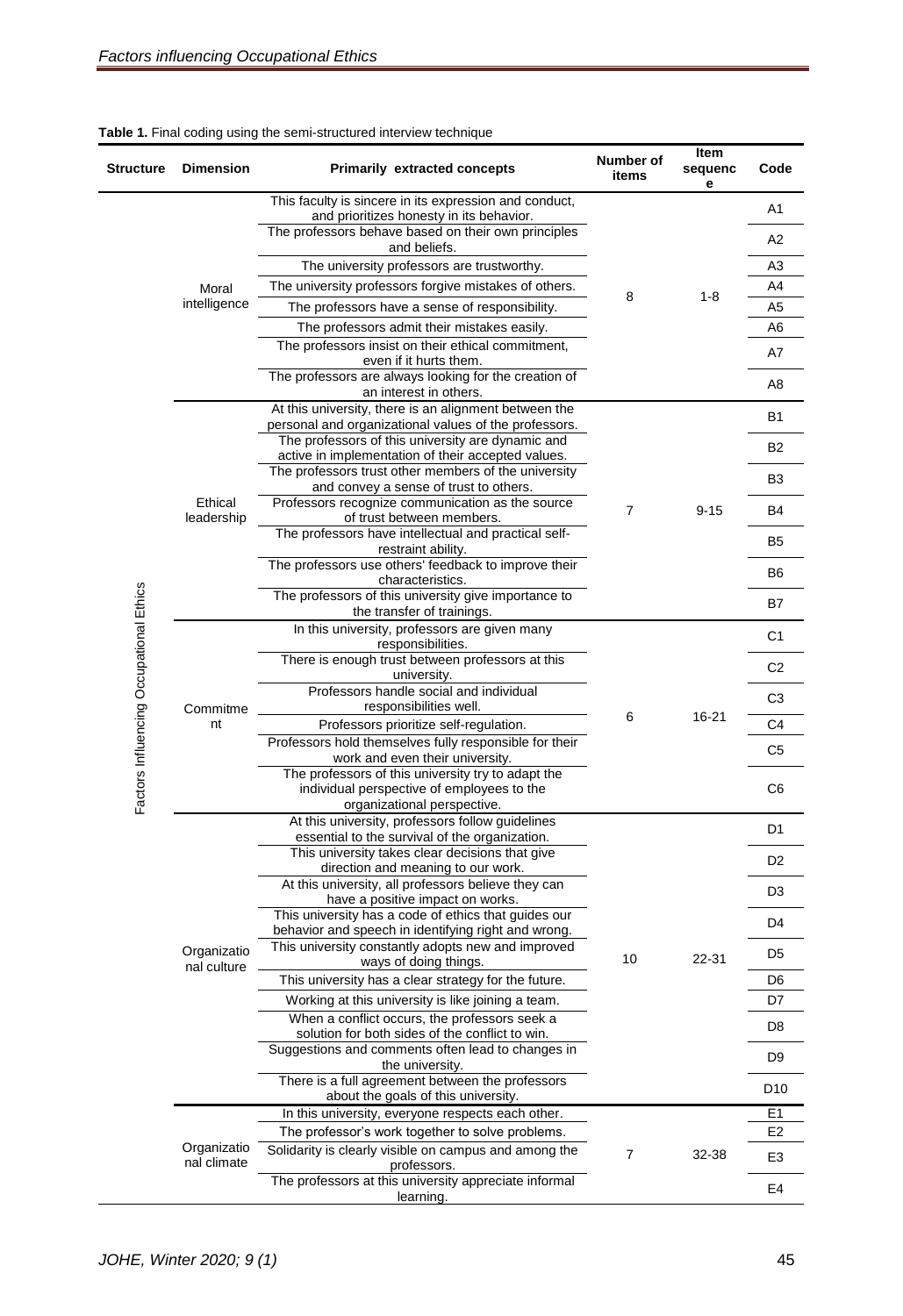|                               | The professors adhere to the organizationally                                                               |                |       | E <sub>5</sub> |
|-------------------------------|-------------------------------------------------------------------------------------------------------------|----------------|-------|----------------|
|                               | accepted ethics.                                                                                            |                |       |                |
|                               | The professors in this organization feel they are in<br>mental health.                                      |                |       | E <sub>6</sub> |
|                               | The professors appreciate each other.                                                                       |                |       | E7             |
|                               | The professors at this university are interested in<br>their work.                                          |                |       | F1             |
|                               | The university professors feel proud of being in this<br>place.                                             |                |       | F <sub>2</sub> |
|                               | The professors are overwhelmed by work.                                                                     |                |       | F <sub>3</sub> |
| Work<br>engagemen<br>t        | This university is very interested in the goals and<br>values of the professors.                            |                |       | F4             |
|                               | This university gives special importance to the<br>welfare of the professors.                               |                | 39-48 | F <sub>5</sub> |
|                               | The achievements of the professors at this university<br>are honored.                                       | 10             |       | F <sub>6</sub> |
|                               | This university abuses the professors unfairly at any<br>time.                                              |                |       | F7             |
|                               | This university would choose some people with lower                                                         |                |       | F8             |
|                               | salaries if it was possible.<br>Th university personnel are more interested in                              |                |       |                |
|                               | delivering services to others than others serving<br>them.                                                  |                |       | F <sub>9</sub> |
|                               | The executives in this university encourage others<br>through behaving as a role model.                     |                |       | F10            |
|                               | At this university, the administrators treat professors<br>with justice.                                    |                |       | G <sub>1</sub> |
|                               | There are healthy relationships between the<br>professors and the administrators at this university.        |                |       | G <sub>2</sub> |
|                               | The professors at this university have relative peace<br>caused by healthy communication.                   | $\overline{7}$ | 49-55 | G <sub>3</sub> |
| Interactive<br>justice        | Decisions at this university are made on the basis of<br>collective wisdom.                                 |                |       | G4             |
|                               | There is a balance between the time and volume of<br>responsibilities assigned in this organization.        |                |       | G <sub>5</sub> |
|                               | Collaboration between the professors and the staff is<br>a priority at this university.                     |                |       | G <sub>6</sub> |
|                               | Teamwork at this university is clearly visible.                                                             |                |       | G7             |
|                               | The professors at this university have sufficient                                                           |                |       | H1             |
|                               | scientific competence.<br>The professors at this university have good                                       |                |       |                |
|                               | knowledge and attitude.                                                                                     |                |       | H <sub>2</sub> |
|                               | The professors at this university are fully acquainted<br>with modern technologies and technical equipment. |                |       | H <sub>3</sub> |
| Occupation<br>al<br>competenc | The professors at this university know themselves<br>well and regard self-awareness as the source of        | 7              | 56-62 | H4             |
| е                             | effective work.<br>The employees are constantly learning to gain a                                          |                |       | H <sub>5</sub> |
|                               | competitive edge.<br>The professors have learned classroom management                                       |                |       | H <sub>6</sub> |
|                               | skills effectively and apply them.<br>The professors have the ability to motivate others.                   |                |       | H <sub>7</sub> |
|                               | The professors possess the skills of self-<br>actualization.                                                |                |       | $\vert$ 1      |
|                               | The professors are aware of the principles of time<br>management and apply them.                            |                |       | 12             |
|                               | The professors have acquired the skills of the<br>accurate use of resources.                                |                |       | 13             |
| Individual<br>developme       | The professors consider learning as a factor of<br>growth.                                                  | $\overline{7}$ | 63-69 | 14             |
| nt                            | The professors believe in the empowerment                                                                   |                |       | 15             |
|                               | mechanism as a way to make progress.<br>The professors recognize their individual needs and                 |                |       | 16             |
|                               | strive to meet them.<br>The professors care about their physical and mental<br>health.                      |                |       | 17             |

Based on the results of a semi-structured interview with the experts of the academic community,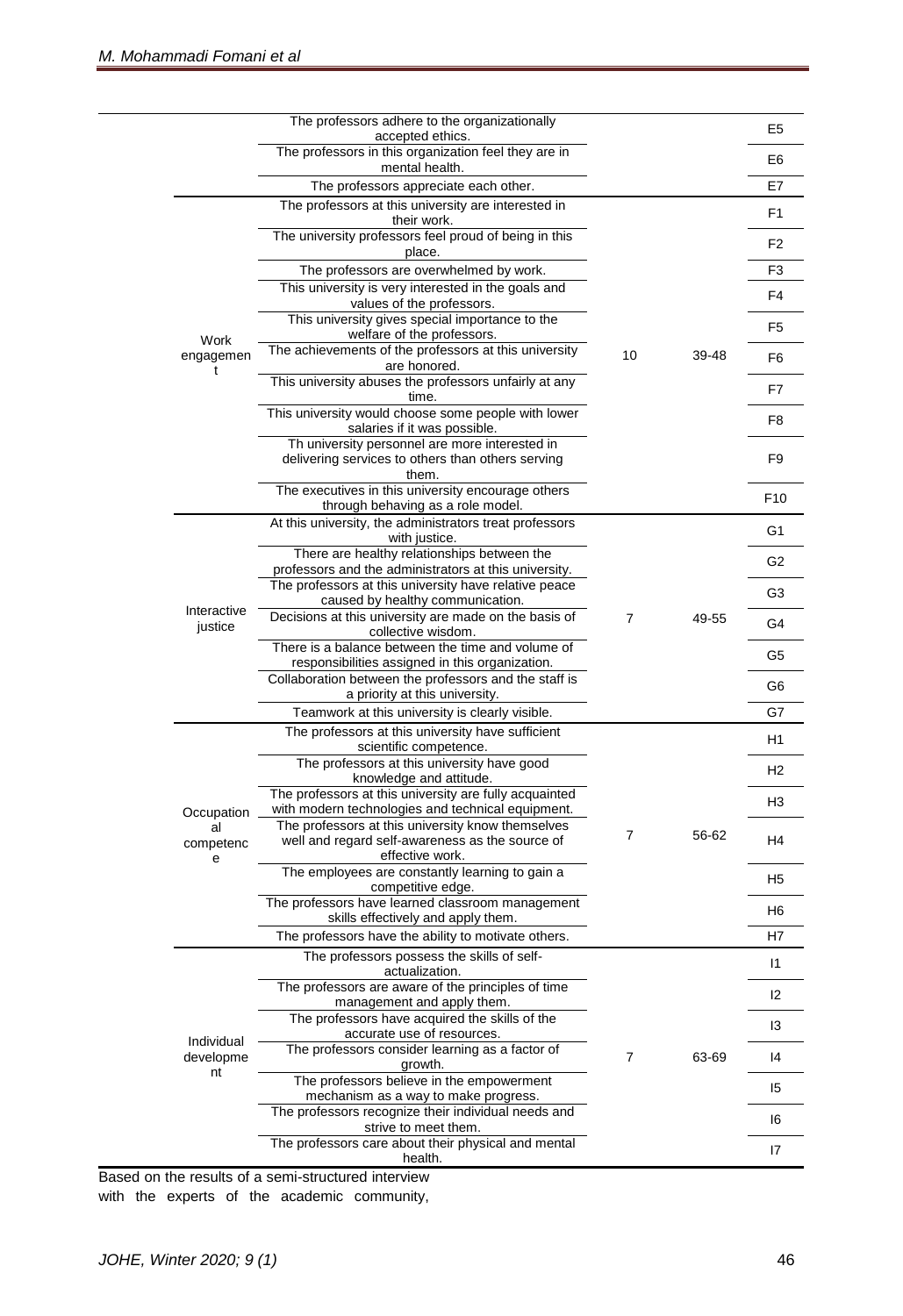factors influencing occupational ethics were identified in the faculty members of Farhangian University, with the results presented as follow:



**Fig. 2.** The model for identified influencing factors taken from the qualitative section

Question 2: What is the status of each identified component in relation to occupational ethics among faculty members at Farhangian University? Path analysis was performed to identify the relationship between each factor and occupational ethics. According to the results, moral intelligence indirectly influenced occupational ethics through organizational commitment and ethical leadership, in addition to its direct impact. In addition, the factor of ethical leadership, in addition to its direct effect, indirectly influenced occupational ethics through the organizational climate. Besides, the factor of organizational culture, in addition to its direct effect, indirectly influenced occupational ethics through ethical leadership and moral

intelligence. The other factor, i.e. personal development, in addition to its direct effect, indirectly influenced occupational ethics through the mediating effect of interactive justice. The findings also showed that the factor of organizational climate, in addition to its direct effect, indirectly influenced occupational ethics through work engagement. Likewise, the factor of work engagement, in addition to its direct effect, indirectly influenced occupational ethics through occupational competence.

In the end, according to the results of the present study, the final model of the research was produced as follows: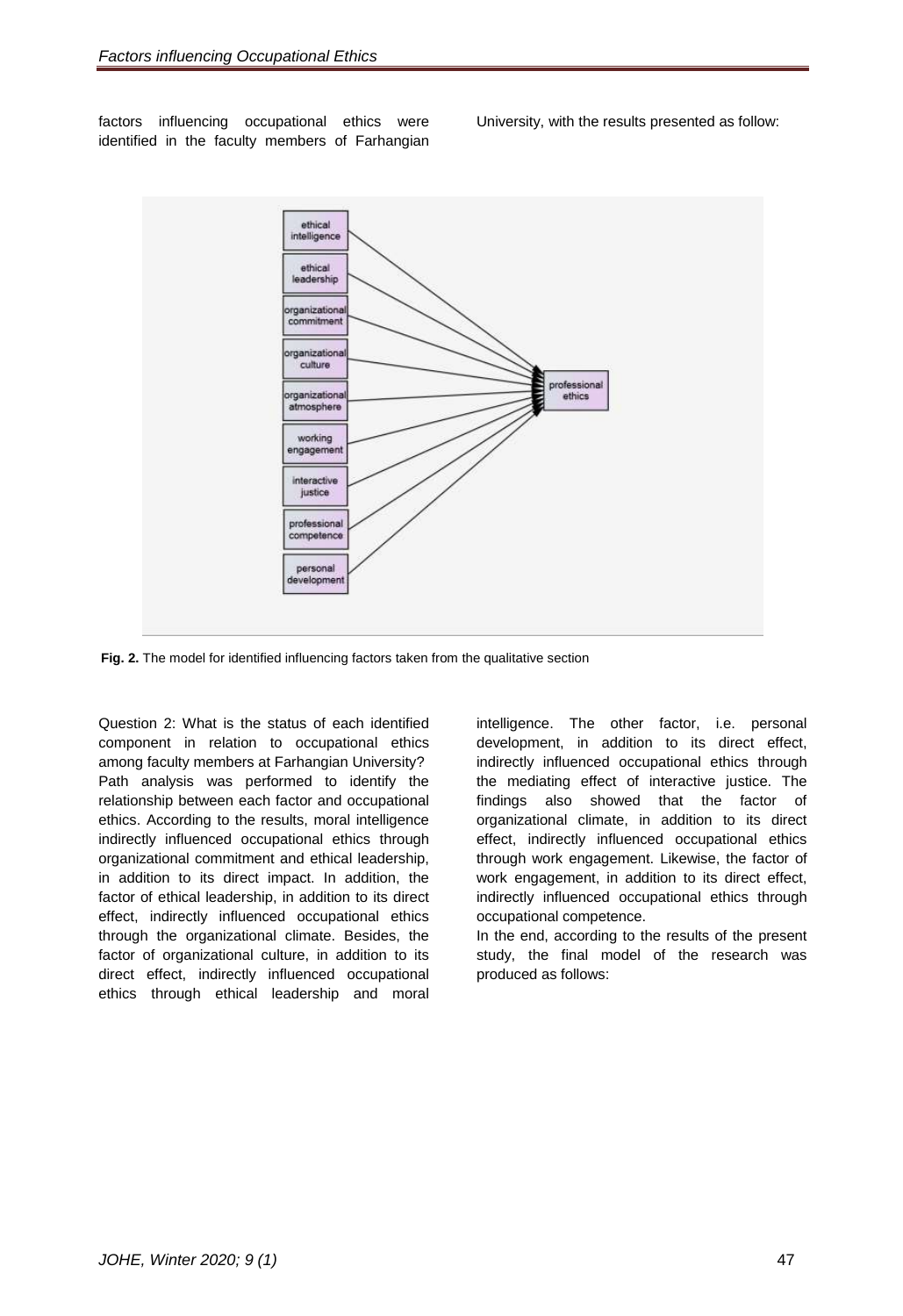

**Fig. 3.** Final research model

Regression analysis was performed to determine the impact of the identified components on professional ethics. According to the results, the influencing factors of ethical intelligence (β=0/204 & p> 0/00), ethical leadership (β=0/337 & p> 0/00), organizational culture (β=0/243 & p> 0/00), personal development (β=0/248 & p> 0/00), organization climate (β=0/201 & p> 0/00), working engagement (β=0/240 & p> 0/00), professional competence ( $β=0/264$  &  $p>0/00$ ), and interactive justice (β=0/300 & p> 0/00) had a direction relationship with professional ethics. Also, the

direct and indirect effects of ethical intelligence, working engagement, organization cultural and personal development on professional ethics are ( $\beta$ =0/406), ( $\beta$ =0/283), ( $\beta$ =0/607) and ( $\beta$ =0/327) respectively. What is the status of the model fit?

results of the path analysis showed that sum of the

The following diagram shows that the path fits the

data. As the Chi-square and RMSEA indices show, the modified model fits the data better. The model outputs are discussed in Table 2.

| Index                          | Index name                         | <b>Abbreviation</b> | Value<br>Acceptable fit(21) |                 |
|--------------------------------|------------------------------------|---------------------|-----------------------------|-----------------|
| Absolute fit indices           | Chi-square/df                      |                     | 2.44                        | 3-1             |
|                                | Goodness of the fit index          | GFI                 | 0.95                        | Higher than 0.9 |
|                                | Adjusted goodness of the fit index | AGFI                | 0.93                        | Higher than 0.9 |
| <b>Comparative fit indices</b> | The comparative fit index          | CFI                 | 0.98                        | Higher than 0.9 |

As the table shows, the fit indices of the model are in a favorable condition.

To investigate content validity, CVR and CVI forms were used. It is worth noting that content validity was assessed by experts, including the interviewees, supervising and advising professors, PhD students in this field, and several subjects before the distribution of the questionnaires. Based on content validity (CVR= 0/65 and CVI=0/84), no questions were omitted, but some questions were

corrected. After confirming the content and construct validity of the research instrument, two types of convergent and divergent validity was used with the help of Lisrel software. Divergent validity was used by the Fornell and Larker test as well as the transverse load test, and the results of which showed that component reliability was confirmed because the Cronbach's alpha and the composite reliability coefficient were above 0.7, and AVE was> 0.5. Convergent validity was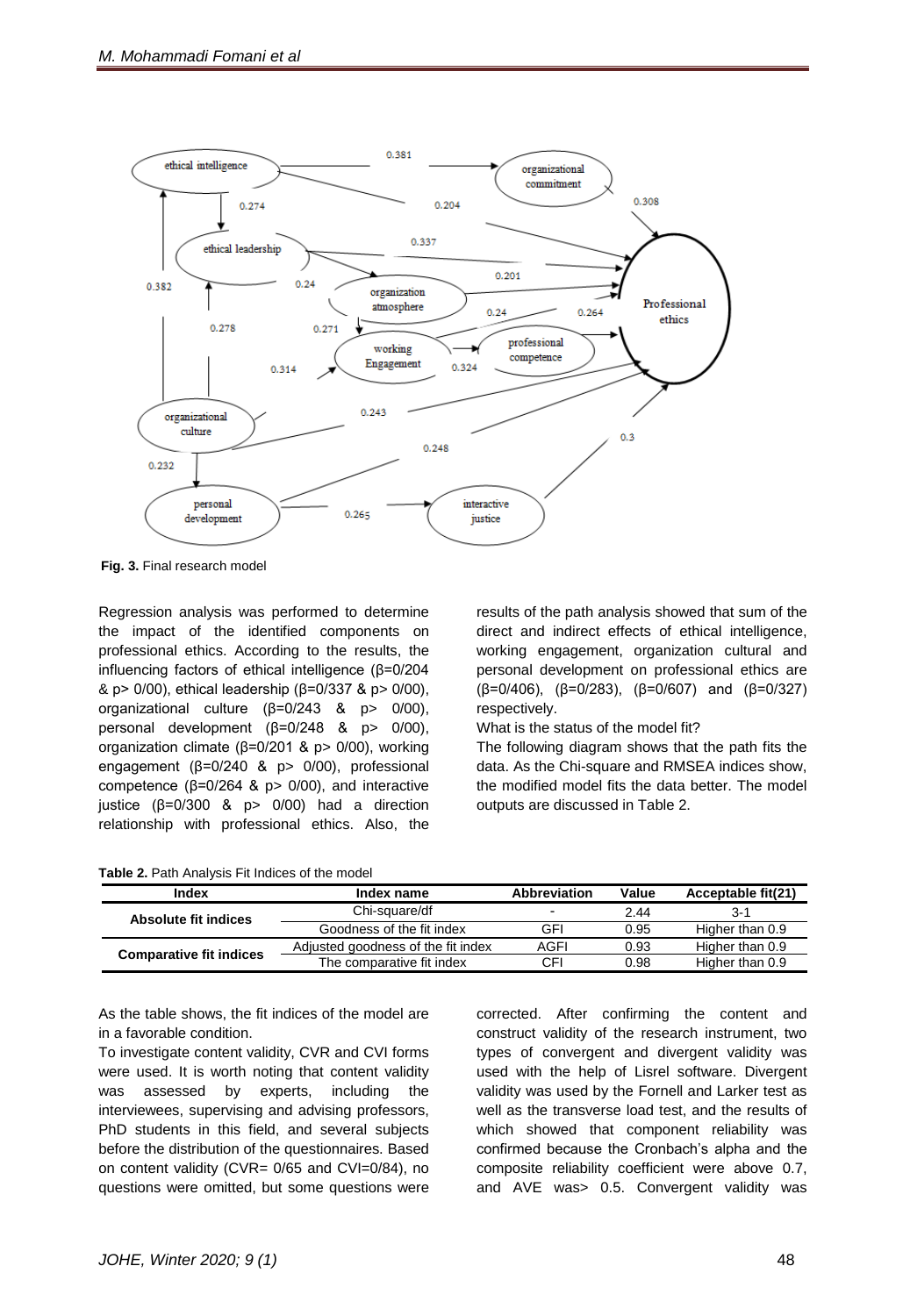confirmed because of CR> 0.7%, CR> AVE, and AVE> 0.5. In addition, divergent validity was confirmed because of MSV <AVE and ASV <AVE.

# **Discussion**

The purpose of this study was to design and explain a model for occupational ethics in faculty members at Farhangian University. Based on the obtained results, the variables of ethical intelligence, ethical leadership, organizational commitment, organizational culture, organizational climate, work engagement, interactional justice, occupational competence, and personal development were identified as influencing factors in relation to occupational ethics. In this regard, some of the findings of past research are in line with the findings of the present study; for instance, Shahbazi and Rahgozar (2017) in their study showed that ethical intelligence has a significant correlation with organizational trust [22]. In another study similar to the present one, the researchers concluded that trust and honesty among individuals of an organization lead to occupational ethics [12]. Niazazari et al (2014) stated that occupational ethics had a significant positive correlation with organizational commitment [2]. Mesbahi and Abbaszadeh (2014) found out that occupational ethics consist of five themes, including individual ethics, managerial factors, organizational factors, job ethics, and extraorganizational factors [23]. Behzadi et al (2015) concluded that ethical leadership, ethical climate, and conscientiousness play a central role in explaining the variable of organizational virtuousness [24]. In another comparative study, Fallahi et al (2019) reported the four major variables of professors' characteristics, professors' capabilities, promotion of respect, and promotion of the university as different aspects affecting professional ethics in professors [25].

Moral intelligence is one of the major factors influencing occupational ethics at the faculty. Moral intelligence is the ability to distinguish right from wrong. Professors possessing this type of intelligence have strong ethical beliefs and the ability to apply them. In addition, they treat each other with respect. These professors adjust their behavior based on the values they believe in. Given that the results of this study indicate the positive effect of moral intelligence, to explain the effect of moral intelligence on occupational ethics, one could say that moral intelligence leads to organizational trust. Individuals in their social relationship with each other avoid skepticism and establish an intimate relationship, which could not be realized without having trust in such a

relationship. When the level of trust in the organization is high, employees show confidence in the leadership of the organization practically and show more enthusiasm in performing their duties correctly [22]. Ethical leadership is one of the other factors influencing occupational ethics in professors. Teachers who know the components and principles of ethical leadership communicate well with their colleagues and encourage students to develop ethical and appropriate communication. Behzadi et al (2015) showed that ethical leadership improves organizational climate, and according to other researchers, the ethical climate of an organization enables one to anticipate behaviors, such as respect for others, selfsacrifice, as well as honesty and sacrifice [24].

Another feature of professors with occupational ethics is commitment to university issues. Since organizational commitment is a type of emotional devotion to the organization, many employees who achieve their identity from the organization participate in organizational activities and enjoy membership in the organization [26]. They consider themselves responsible for any issues raised in the university and do not spare any efforts in this respect. However, if they do not have necessary organizational commitment and do not consider themselves an effective part of the organization, they will not be able to perform their duties properly and keep behaving ethically. Researchers believe that one of the factors influencing organizational commitment is occupational competence, which was identified as an influencing factor on occupational ethics in this study. According to researchers, occupational competence contributes to improving occupational performance by enhancing occupational commitment [27].

In addition to organizational commitment, organizational culture is a set of values and beliefs to which the faculty members of Farhangian University adhere and perform their duties to improve it. If organizational culture is formed based on accountability, justice, honesty, and respect for each other, it will lead to occupational ethics. Strong organizational culture influences social capital in teachers and fosters ethics. In addition, social capital increases employee willingness to go beyond the requirements of their formal job, thereby directing personal interests in line with organizational objectives and generating a strong interest in the overall activities and philosophy of the organization. Thus, organizational social capital helps foster organizational citizenship behavior within organizations [28]. In addition, researchers believe that educational organizations develop occupationally and ethically when their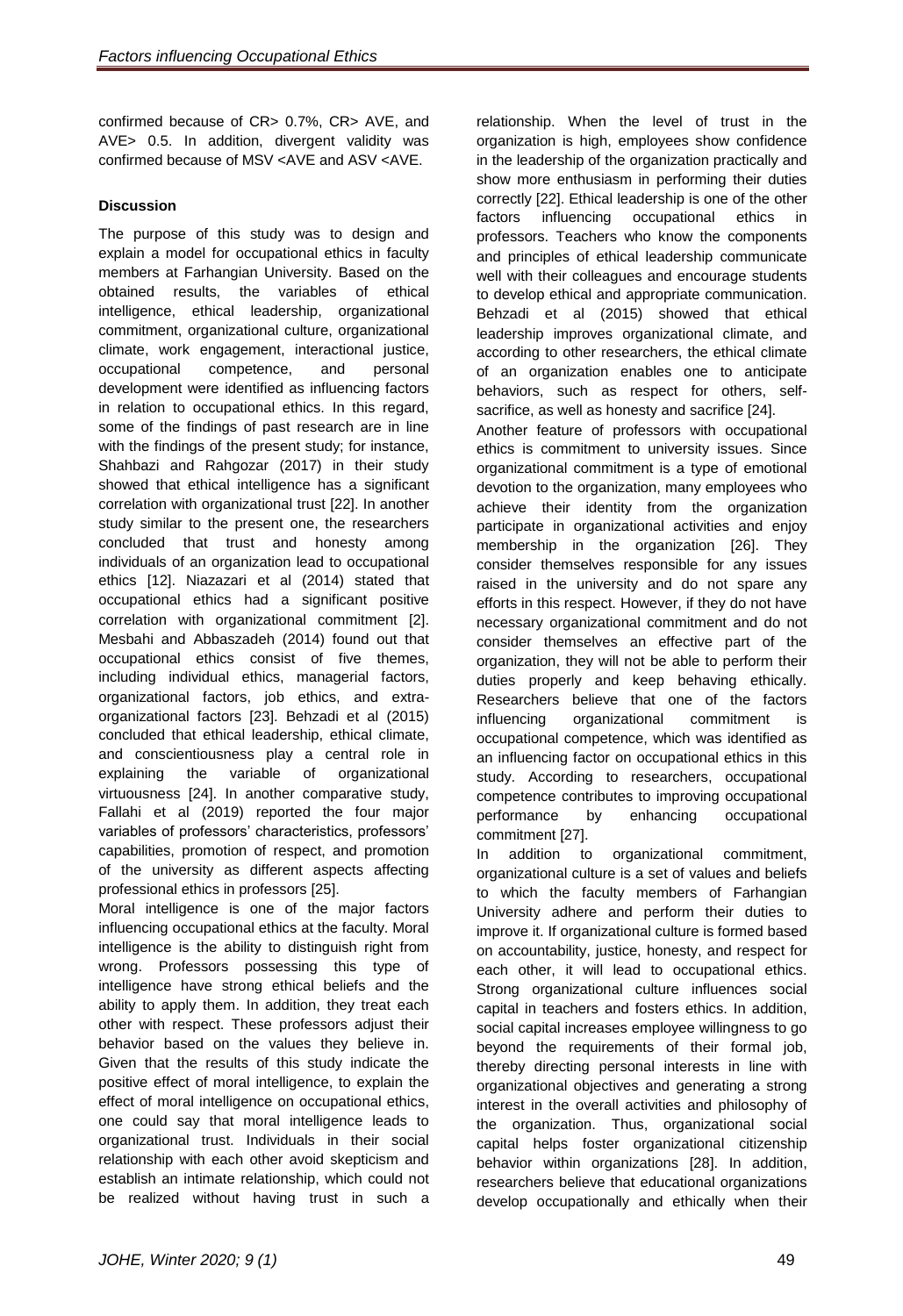members are developed. Therefore, teachers and professors are considered the major cause of change in the educational system due to their awesome responsibility for educating different people [29]. As a result, based on the findings of this study as well as the existing research literature on the importance of ethics in all aspects of the social life, conducting more research seems to be essential for the identification of factors influencing ethics among teachers and professors. Further research is recommended to be conducted in this field to examine the methods and trainings needed for the reinforcement and improvement of occupational ethics among professors and teachers at Farhangian University. As a result, upon boosting occupational ethics in teachers and professors at Farhangian University, we will be able to foster ethical students and an ethical community.

Although useful findings were achieved in the present study, some limitations existed in the process of conducting this study, similar to other studies. One of the major limitations was the selection of the research sample from faculty members at Farhangian University, which led to difficulties in the generalization of the research results to other university professors and teachers. To overcome this issue, it is suggested that further research be conducted on the current subject with the professors of other universities and teachers included. Therefore, based on the findings of this study, it is concluded that the providing of necessary trainings to enhance ethical competence among faculty members at Farhangian University is required. This is due to the fact that ethical competence positively influences all activities of professors and leads to eagerness and passion among students at Farhangian University towards their professors and what they teach. The results of this research will contribute to the development of ethics throughout the community by following their professors as role models.

### **Conclusion**

This study was done aimed at identifying factors influencing professional ethics in faculty members at Farhangian University. The results showed that professional ethics in university faculty members could be influenced by different components. Therefore, paying more attention to the importance of ethical components in faculty members at Farhangian University is a must. In addition, the impact of educational and interventional methods for the enhancement of occupational ethics is required to be studied in faculty members at Farhangian University.

### **Acknowledgement**

The authors would like to express their sincere gratitude to all people who participated in this study.

**Conflict of interest:** None declared.

### **References**

- 1. Shafipour SF, Zarezeydi A, Metani M. The role of managers' Occupational ethics in Organizations Success. Journal of Applied Studies in Management and Development Sciences 2017; 2(5):38-49.
- 2. Niazazari K, Enayati T, Behnamfar R, Kahroodi Z. Relationship between Occupational Ethics and Job Commitment. Iran Journal of Nursing 2014; 27(87):34-42.
- 3. Norouzi R, Dargahi Sh, Aeyadi N, Sarhaddi M. The association between workplace spirituality and Job Stress with occupational ethics through mediating role of Job Enthusiasm among nurses in Zahedan City, 2017. Journal of Occupational Health and Epidemiology 2018; *7*(1):3-10.
- 4. Erfan A, Nadi MA, Ebrahimzadeh R. Analyzing Ethical Factors of Knowledge Commercialization in Higher Education. The journal of Ethics in Science and Technology 2018; 13 (1):108-16.
- 5. Rezaei A. Study on the Relationship between Organizational Professional Ethics and the Productivity of Human Resources in Khouzestan Ports and Maritime Directorate-General. Journal of Maritime Transport Industry 2017; 3(2): 61-65.
- 6. Hamidizadeh MR, Nekooeezade M. Occupational Ethics and its Consequences for after Sales Services' Staff in Automotive Industry. Modiriat-E-Farda 2010; 8(22): 3-14.
- 7. Kolk A. The social responsibility of international business: From ethics and the environment to CSR and sustainable development. Journal of World Business 2016; 51(1):23-34.
- 8. Elias R. The relationship between the protestant work ethic, empathy and business students' distrust of corporations. Southern Journal of Business and Ethics 2016; 8:109-21.
- 9. Sehhat S, Ehsanfar G, Aslebagh S. The role of ethics in the fraud reduction of insurance companies from customer's point of view (case study: Policy holders of auto insurance department). The Journal of Ethics in Science and Technology 2012; 7(1):55-64.
- 10. Eweje G, Brunton M. Ethical perceptions of business students in a New Zealand university: do gender, age and work experience matter? Business Ethics: A European Review 2010; 19(1):95-111.